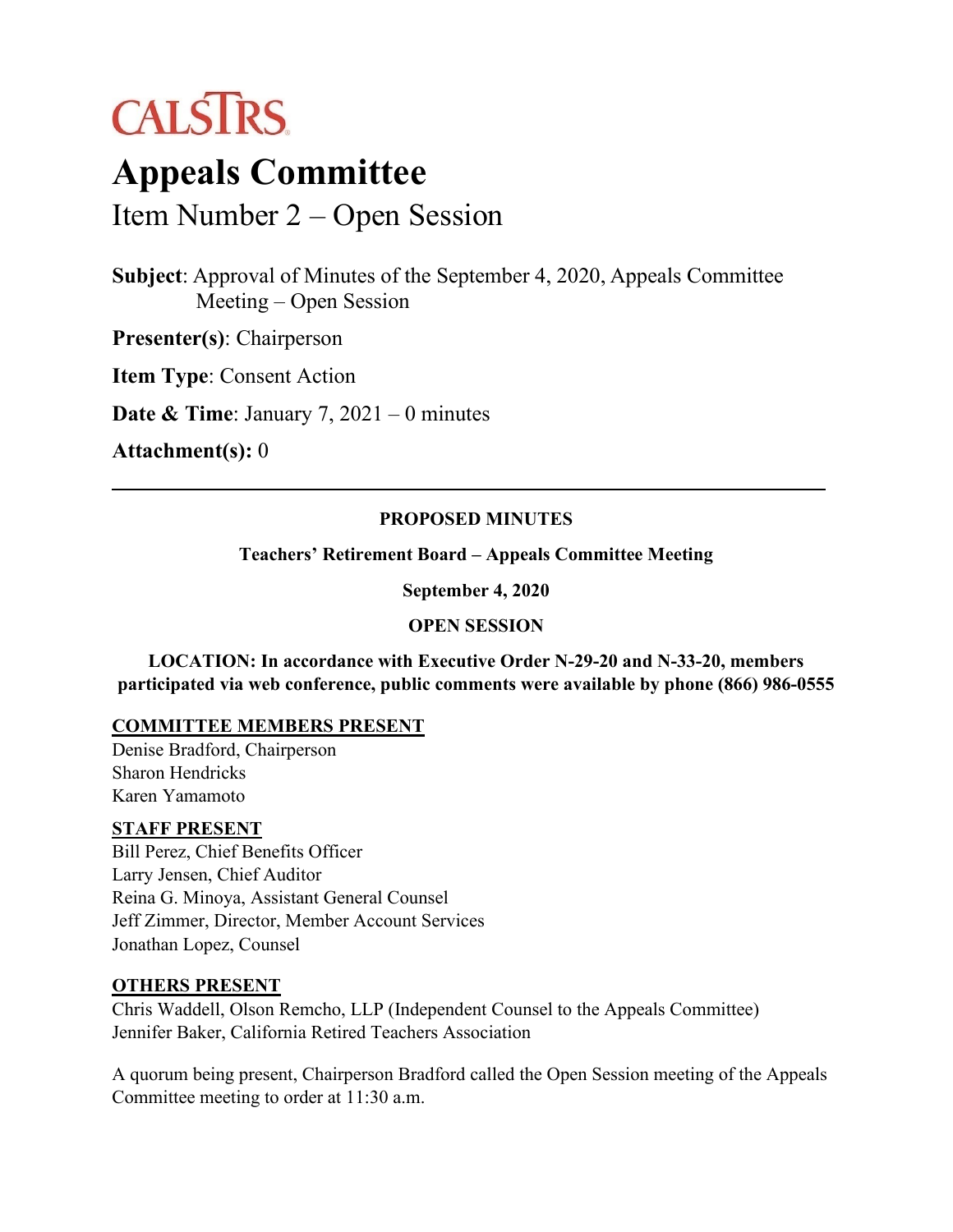# **I. APPROVAL OF COMMITTEE AGENDA (Item 1)**

**MOTION** duly made by Ms. Hendricks, seconded by Ms. Yamamoto, and carried to approve the Committee Agenda.

| Members Voting              | Ave | <b>Nay</b> | Abstain |
|-----------------------------|-----|------------|---------|
| Ms. Hendricks               |     |            |         |
| Ms. Yamamoto                |     |            |         |
| <b>Chairperson Bradford</b> |     |            |         |

# **II. APPROVAL OF MINUTES FOR THE FEBRUARY 14, 2020, FEBRUARY 21, 2020, AND MARCH 5, 2020, APPEALS COMMITTEE MEETINGS – OPEN SESSIONS (Item 2)**

**MOTION** duly made by Ms. Hendricks, seconded by Ms. Yamamoto, and carried to approve the minutes for the February 14, 2020, February 21, 2020, and March 5, 2020, Appeals Committee meetings – Open Sessions.

| Members Voting       | Ave | Nay | Abstain |
|----------------------|-----|-----|---------|
| Ms. Hendricks        |     |     |         |
| Ms. Yamamoto         |     |     |         |
| Chairperson Bradford |     |     |         |

# **III. EDUCATION: LIFECYCLE OF THE EMPLOYER AUDIT RESOLUTION PROCESS (Item 3)**

The committee received a presentation from Mr. Jensen and Mr. Zimmer reviewing the stages of the employer audit resolution process, including the employer audit, engagement with and training for employers on misreporting issues, and the appeal process to dispute audit findings. The committee inquired as to how long the process has been functioning and as to its efficacy. The committee received public comment from Ms. Baker who commended staff on their work on the audit resolution process and commented on the challenge to educate members on the appeal process.

# **IV. STAFF REPORT (Item 4)**

The committee received a staff report from Ms. Minoya concerning anticipated proposed decisions and scheduling needs for future committee meetings.

# **V. REVIEW OF INFORMATION REQUESTS (Item 5)**

There were no requests for information.